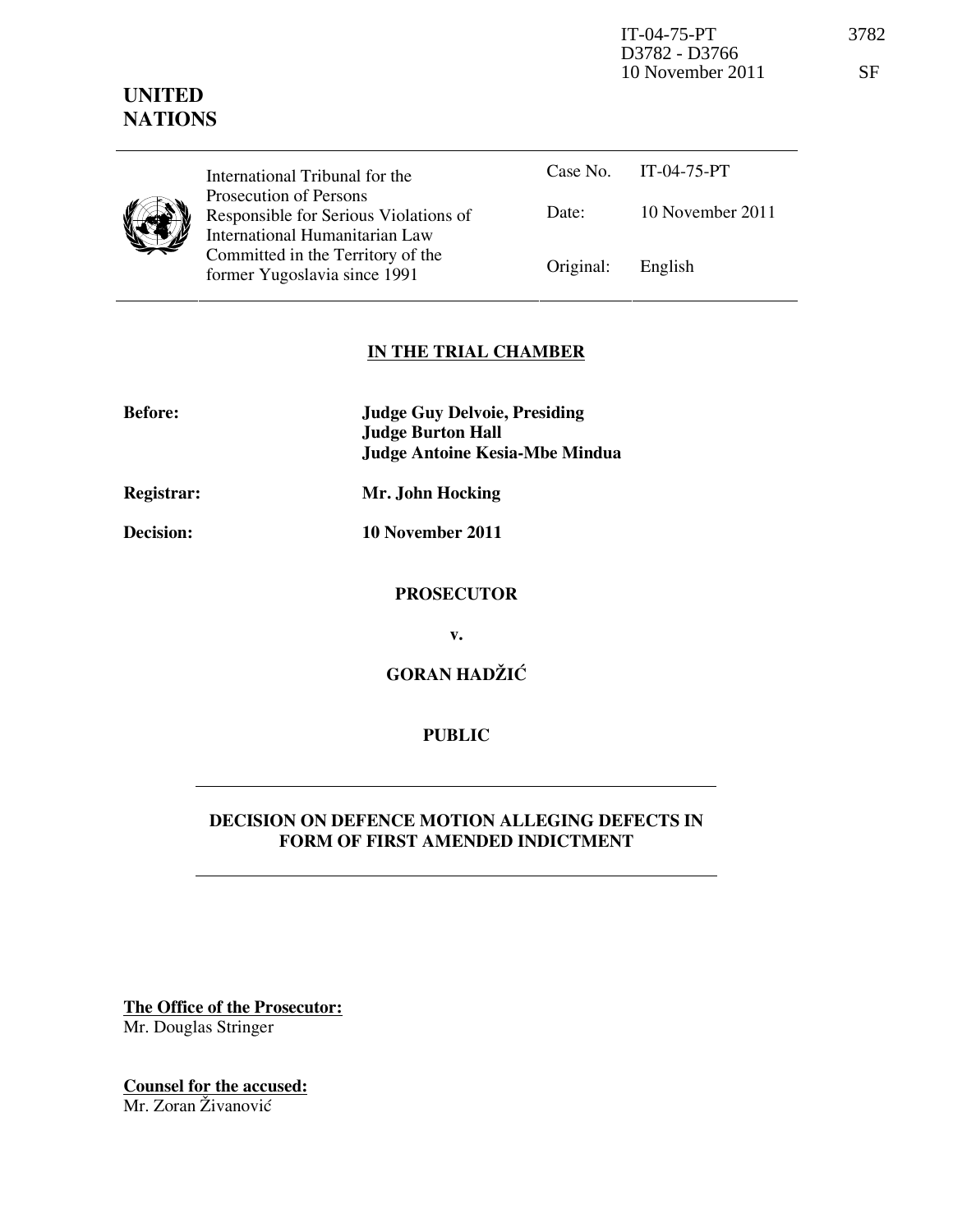1. THIS TRIAL CHAMBER of the International Tribunal for the Prosecution of Persons Responsible for Serious Violations of International Humanitarian Law Committed in the Territory of the former Yugoslavia since 1991 ("Tribunal") is seised of a "Defence Motion on Behalf of Goran Hadžić Alleging Defects in the Form of the First Amended Indictment", filed on 7 October 2011 ("Motion").

## A. Background

2. In the Motion, Hadžić argues that the indictment is vague in respect of the allegations that he is individually criminally responsible for crimes pursuant to Articles 7(1) and 7(3) of the Statute of the Tribunal ("Statute"),<sup>1</sup> in respect of the allegation that he significantly contributed to a joint criminal enterprise to remove non-Serbs from large areas of Croatia by means of his participation in international meetings and negotiations,<sup>2</sup> and in respect of other acts through which he is said to be criminally responsible.<sup>3</sup> Hadžić requests the Chamber to order the Prosecution to make the necessary changes to the indictment or, in the alternative, to remove the allegations that remain insufficiently particularised and file a further amendment indictment.<sup>4</sup>

3. In its Response, the Prosecution requests that the Motion be dismissed.<sup>5</sup> The Prosecution submits that Hadžić's arguments do not concern the material facts that must be pleaded, but instead raise evidentiary issues and challenges to the application of the law, which are matters that will be addressed during trial.<sup>6</sup> The Prosecution avers that the indictment sets out the material facts with sufficient detail to inform Hadžić of the charges against him so that he can prepare a defence.<sup>7</sup> The Prosecution points out that the Tribunal's jurisprudence distinguishes between material facts in an indictment and the evidence by which those material facts are to be proved at trial.<sup>8</sup> Material facts depend upon the nature of the case, the scale of the crimes, and the proximity of the accused to the events charged.<sup>9</sup> The Prosecution states that the indictment alleges crimes committed on a large scale and is sufficiently focused and detailed with respect to Hadžić's acts and *mens rea*.<sup>10</sup> Consistent with the Tribunal's practice, evidence supporting these material facts will be provided to

<sup>1</sup> Motion, paras 10-34.

 $<sup>2</sup>$  Motion, para. 35.</sup>

<sup>&</sup>lt;sup>3</sup> Motion, paras 36-42.

<sup>4</sup> Motion, para. 43.

<sup>&</sup>lt;sup>5</sup> Prosecution Response to Defence Motion on Behalf of Goran Hadzic Alleging Defects in the Form of the First Amended Indictment, 21 October 2011 ("Response"), paras 1, 21.

<sup>6</sup> Response, para. 1.

<sup>7</sup> Response, para. 1.

<sup>8</sup> Response, para. 2.

<sup>9</sup> Response, para. 2. <sup>10</sup> Response, para. 3.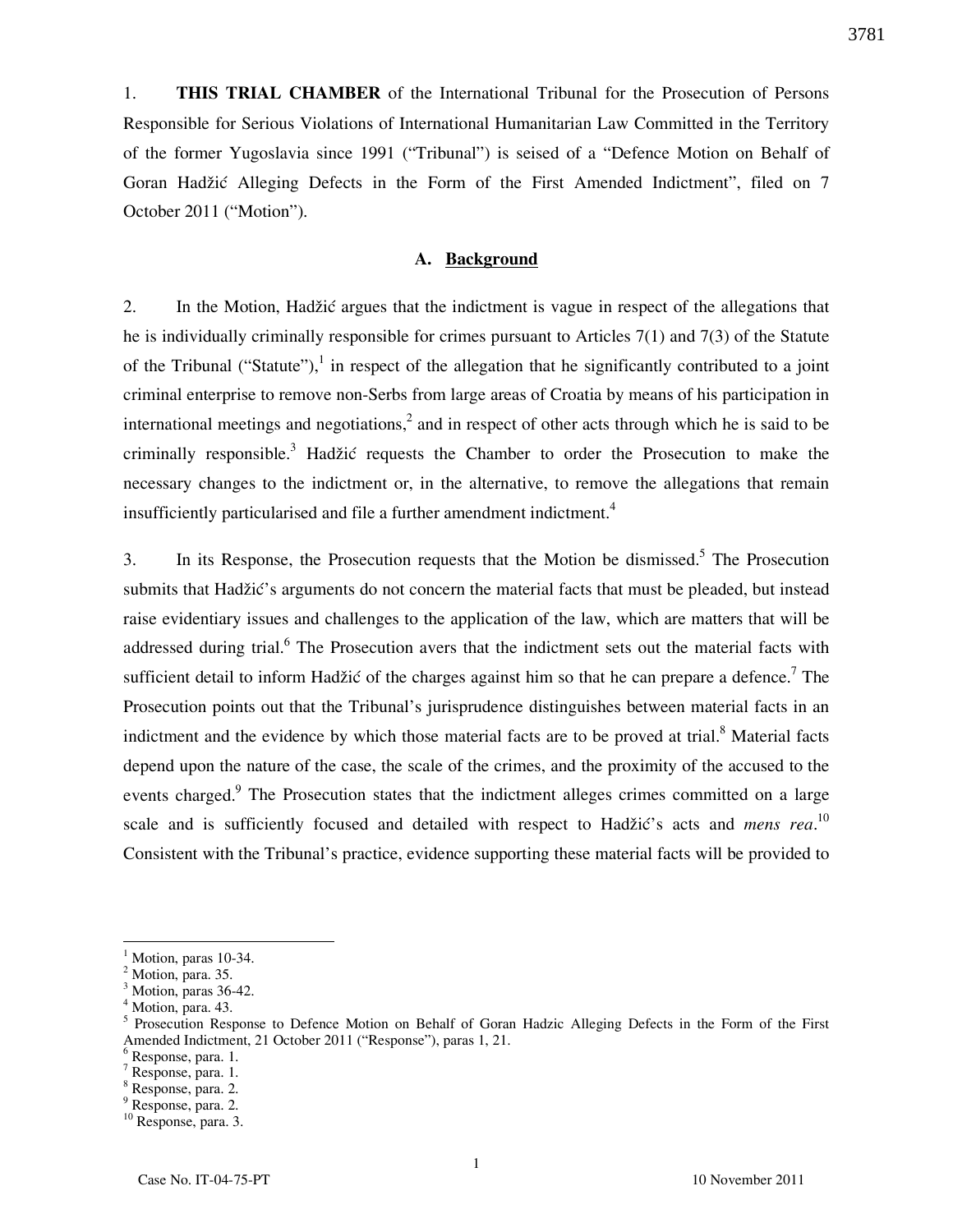Hadžić through the procedures set out in the Statute and the Rules of Procedure and Evidence of the Tribunal ("Rules"). $^{11}$ 

4. In his Reply to the Response, Hadžić takes issue with the Prosecution's characterisation of many of his arguments as relating not to defects in the form of the indictment, but rather to evidentiary issues that are to be left to trial.<sup>12</sup> He avers that the Prosecution's Response augments the confusion of the indictment in relation to the identification of members of the joint criminal enterprise.<sup>13</sup> Finally, he contests specific arguments of the Prosecution in relation to the identification of members of the "Serb Forces", the JNA, the TO, and the police and volunteer units over which it is said that he had superior responsibility.<sup>14</sup>

#### B. Applicable Law

5. The form of an indictment is governed by Articles 18 and 21 of the Statute and Rule 47(C) of the Rules.<sup>15</sup> Pursuant to Article 18(4) of the Statute, the indictment must set out a concise statement of the facts and the crime or crimes with which the accused is charged under the Statute. Article 21(2) of the Statute provides that, in the determination of charges against him, the accused shall be entitled to a fair hearing. Article  $21(4)(a)$  and (b) of the Statute provides that the accused shall be entitled to the following minimum guarantees, in full equality: to be informed promptly and in detail in a language he understands of the nature and cause of the charge against him and to have adequate time and facilities for the preparation of his defence. Rule 47(C) of the Rules provides that the indictment shall set forth the name and particulars of the suspect and a concise statement of the facts of the case and of the crime with which the suspect is charged.

6. The Prosecution therefore has an obligation to plead in the indictment the material facts underpinning the charges.<sup>16</sup> The pleadings in an indictment will be sufficiently particular when they concisely set out the material facts of the Prosecution case with enough detail to inform an accused clearly of the nature and cause of the charges against him, enabling the accused to prepare a defence.<sup>17</sup> The Prosecution is not required to plead the evidence by which it intends to prove the

<sup>&</sup>lt;sup>11</sup> Response, para. 3.

<sup>&</sup>lt;sup>12</sup> Defence Motion Seeking Permission to Reply and Reply to the Prosecution's Response to Defence Motion on Behalf of Goran Hadžić Alleging Defects in the Form of the First Amended Indictment, 25 October 2011 ("Reply"), paras 6- 11.

 $13$ <sup>13</sup> Reply, paras 12-13.

<sup>&</sup>lt;sup>14</sup> Reply, paras 6-11, 15-16.

<sup>&</sup>lt;sup>15</sup> Prosecutor v. Kupreškić et al., Case No. IT-95-16-A, Judgement, 23 October 2001 ("Kupreškić Appeal Judgement"), para. 88.

<sup>16</sup> Kupreškić Appeal Judgement, para. 88; Prosecutor v. Hadžihasanović et al., Case No. IT-01-47-PT, Decision on Form of Indictment, 7 December 2001 ("Hadžihasanović Indictment Decision"), para. 8.

<sup>&</sup>lt;sup>17</sup> See Kupreškić Appeal Judgement, para. 88.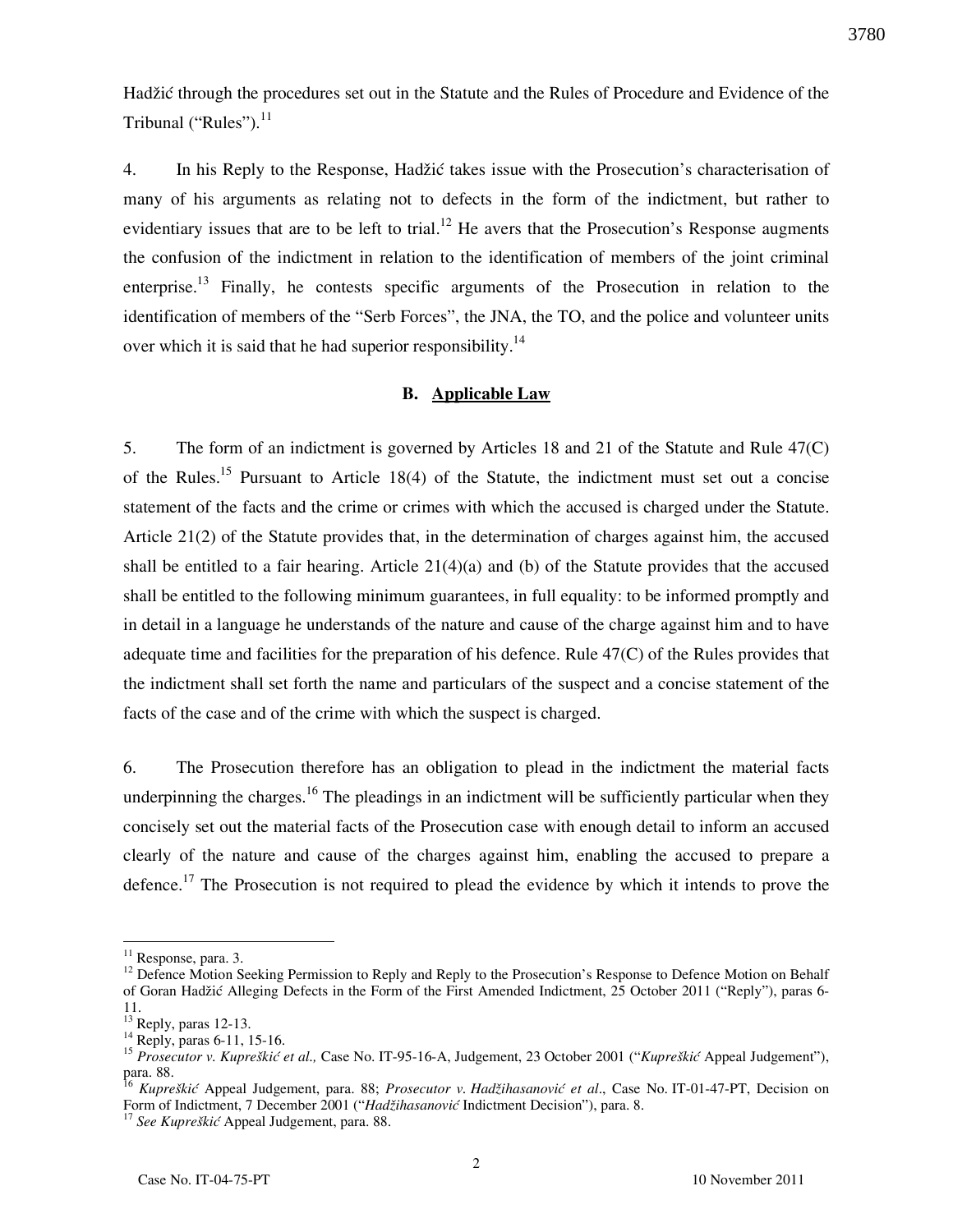material facts.<sup>18</sup> The materiality of a particular fact is dependent upon the nature of the Prosecution case.<sup>19</sup>

7. If the indictment, as the primary accusatory instrument, fails to plead with sufficient specification the material aspects of the Prosecution case, it suffers from a material defect.<sup>20</sup> In applying that principle to challenges to indictments based upon vagueness, the ICTY and ICTR Appeals Chambers have taken a strict approach to the degree of specification of material facts that should be pleaded in an indictment and have applied that approach to the averment of the acts and conduct of the accused upon which the Prosecution will rely to prove his criminal responsibility. In Prosecutor v. Kvočka et al., the Appeals Chamber took the view that whether a fact is material depends upon the proximity of the accused person to the events for which that person is alleged to be criminally responsible. It stated that, "[a]s the proximity of the accused person to those events becomes more distant, less precision is required in relation to those particular details, and greater emphasis is placed upon the conduct of the accused person himself upon which the Prosecution relies to establish his responsibility as an accessory or a superior to the persons who personally committed the acts giving rise to the charges against him."<sup>21</sup>

8. Where the charge is of individual criminal responsibility under Article 7(1) of the Statute, the material facts to be pleaded will vary according to the particular form of Article 7(1) averred.<sup>22</sup> Where the accused is alleged to have committed the crimes in question by participating in a joint criminal enterprise, the existence of the enterprise is a material fact that must be pleaded.<sup>23</sup> In addition, the indictment must specify a number of matters, which were identified by the Trial Chamber in *Prosecutor v. Krnojelac* as follows: (a) "the nature or purpose of the joint criminal enterprise"; (b) "the time at which or the period over which the enterprise is said to have existed"; (c) "the identity of those engaged in the enterprise—so far as their identity is known, but at least by reference to their category as a group"; and (d) "the nature of the participation by the accused in

 $18$  *Ibid.* 

 $19$  Kupreškić Appeal Judgement, para. 89.

 $20$  Kupreškić Appeal Judgement, para. 114.

<sup>&</sup>lt;sup>21</sup> Prosecutor v. Kvočka et al., Case No. IT-98-30/1-A, Judgement, 28 February 2005 ("Kvočka et al. Appeal Judgement"), para. 65, citing Prosecutor v. Galić, Case No. IT-98-29-AR72, Decision on Application by Defence for Leave to Appeal, 30 November 2001 ("Galić Decision on Leave to Appeal"), para. 15.

 $22$  See, e.g., Kupreškić Appeal Judgement, para. 89 (holding that, in a case where the Prosecution alleges that an accused personally committed the criminal acts, the material facts, such as the identity of the victim, the time and place of the events, and the means by which the acts were committed, have to be pleaded in detail); *Prosecutor v. Brdanin and* Talić, Case No. IT-99-36-PT, Decision on Form of Further Amended Indictment and Prosecution Application to Amend, 26 June 2001 ("Brdanin and Talić 26 June 2001 Decision"), paras 21-49 (discussing the material facts that have to be pleaded for joint criminal enterprise liability); Blaškić Appeal Judgement, para. 213 (holding that, "where it is alleged that the accused planned, instigated, ordered, or aided and abetted in the planning, preparation or execution of the alleged crimes, then the Prosecution is required to identify the 'particular acts' or 'the particular course of conduct' on the part of the accused which forms the basis for the charges in question").

 $^{23}$  Kvočka et al. Appeal Judgement, para. 42.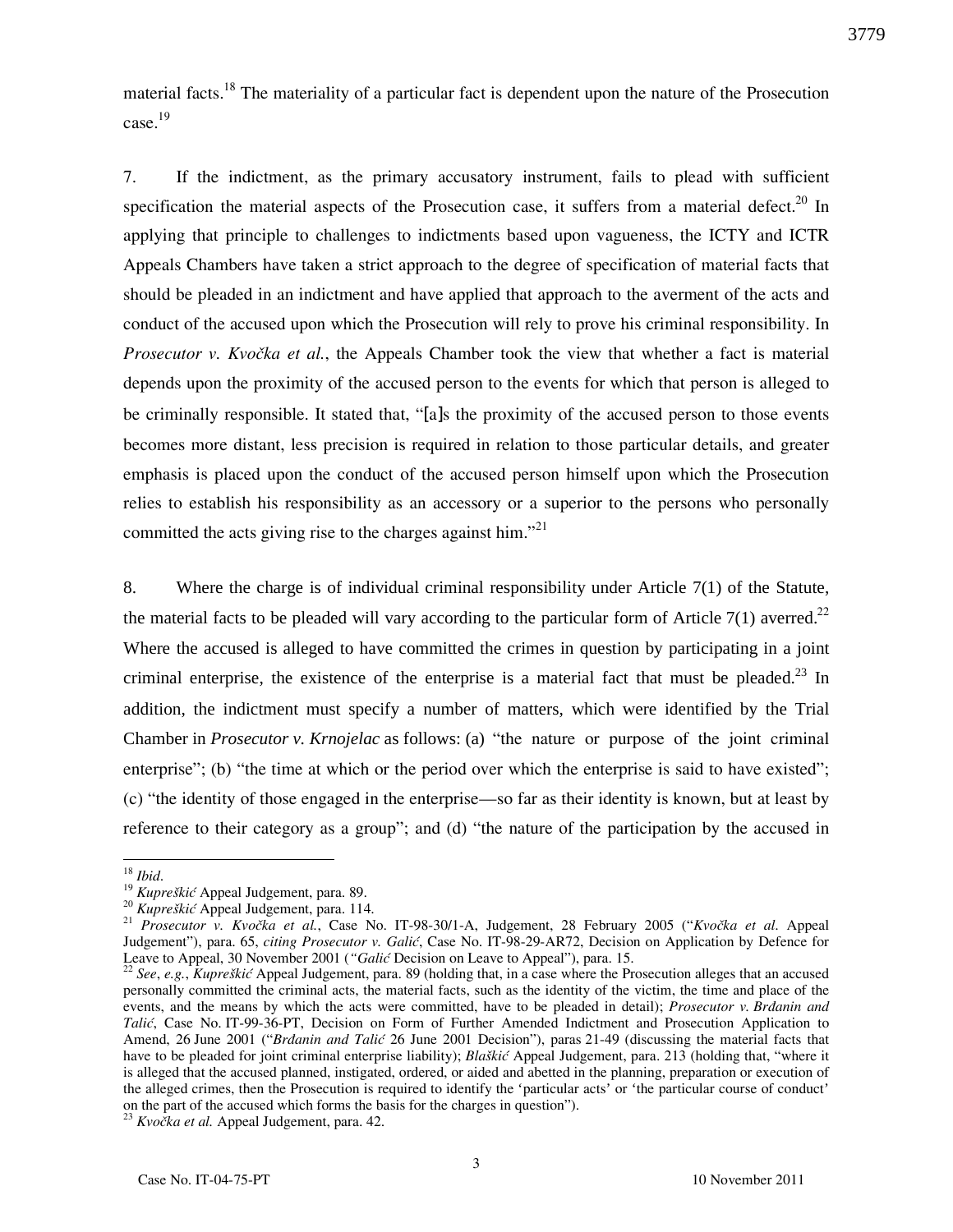that enterprise."<sup>24</sup> Moreover, "[w]here any of these matters is to be established by inference, the Prosecution must identify in the indictment the facts and circumstances from which the inference is sought to be drawn."<sup>25</sup>

9. As far as responsibility pursuant to Article 7(3) of the Statute is concerned, the Appeals Chamber held in the Blaškić case the following:

218. In accordance with the jurisprudence of the International Tribunal, the Appeals Chamber considers that in a case where superior criminal responsibility pursuant to Article 7(3) of the Statute is alleged, the material facts which must be pleaded in the indictment are:

(a) (i) that the accused is the superior of (ii) subordinates sufficiently identified, (iii) over whom he had effective control—in the sense of a material ability to prevent or punish criminal conduct—and (iv) for whose acts he is alleged to be responsible;

(b) the conduct of the accused by which he may be found to (i) have known or had reason to know that the crimes were about to be committed or had been committed by his subordinates, and (ii) the related conduct of those others for whom he is alleged to be responsible. The facts relevant to the acts of those others for whose acts the accused is alleged to be responsible as a superior, although the Prosecution remains obliged to give all the particulars which it is able to give, will usually be stated with less precision, because the detail of those acts are often unknown, and because the acts themselves are often not very much in issue; and

(c) the conduct of the accused by which he may be found to have failed to take the necessary and reasonable measures to prevent such acts or to punish the persons who committed them. $26$ 

10. With respect to the identity of perpetrators for whose acts an accused is charged without being charged of committing the crimes personally, it is sufficient to identify perpetrators by category or group. $27$ 

11. Whether the identity of the alleged victims, as well as the place and approximate date of the alleged criminal acts, are "material" depends upon the nature of the Prosecution case and is to be determined on a case-by-case basis, considering, *inter alia*, (a) whether the sheer scale of the alleged crimes makes it impracticable to require a high degree of specificity and (b) the proximity of the accused to the alleged events.<sup>28</sup>

 $24$  Prosecutor v. Krnojelac, Case No. IT-97-25-PT, Decision on Form of Second Amended Indictment, 11 May 2000 ("Krnojelac Decision on Form of Second Amended Indictment"), para. 16.

 $^{25}$  Ibid.

<sup>26</sup> Blaškić Appeal Judgement, para. 218 (footnotes omitted).

 $27$  Prosecutor v. Mladić, Case No. IT-05-88-PT, Decision on Defence Preliminary Motion Objecting to the Form of the Second Amended Indictment, 13 October 2011, para. 4, citing Prosecutor v. Popović et al., Case No. IT-05-88-PT, Decision on Motions Challenging the Indictment Pursuant to Rule 72 of the Rules, 31 May 2006 ("Popović Decision on Motions Challenging Indictment"), para. 40; Brdanin and Talić 26 June 2001 Decision, para. 59; Prosecutor v. Krnojelac, Case No. IT-97-25-PT, Decision on the Defence Preliminary Motion on the Form of the Indictment, 24 February 1999 ("Krnojelac 24 February 1999 Decision"), para. 46.

<sup>&</sup>lt;sup>28</sup> Prosecutor v. Karadžić, Case No. IT-95-5/18-PT, Decision on Six Preliminary Motions Challenging Jurisdiction, 28 April 2009, para. 36, citing Prosecutor v. Gotovina, Case No. IT-06-90-AR73.3, Decision on Joint Defence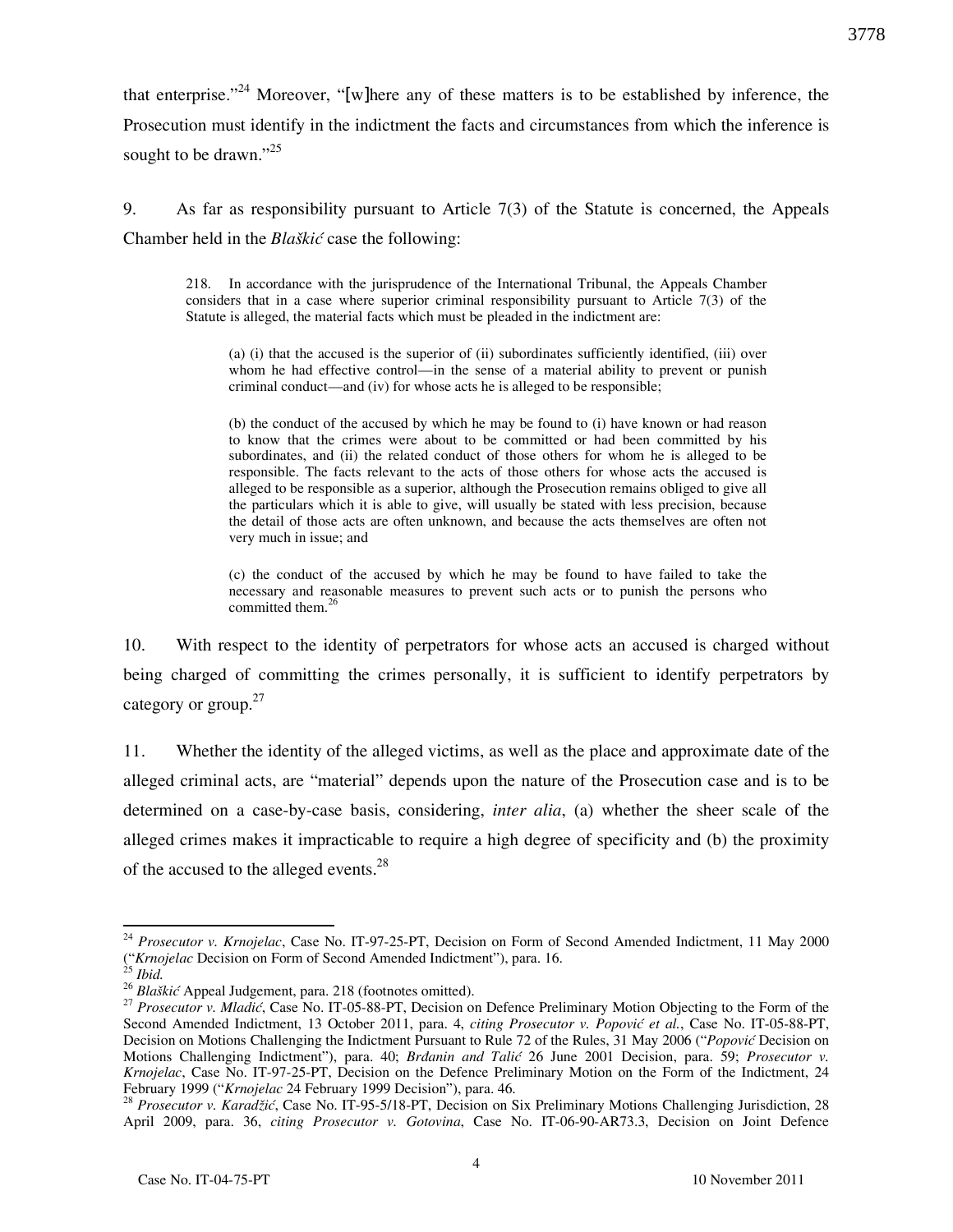12. In light of the foregoing legal principles, the Trial Chamber will now turn to the specific, alleged defects in the indictment raised by Hadžić in his Motion.

# C. Discussion

#### 1. Alleged defects regarding Article 7(1) responsibility

#### (a) Membership of the joint criminal enterprise

13. Hadžić argues that the indictment does not properly put him on notice of the persons who are alleged to have been members of the joint criminal enterprise, of which he is said to have been a member. He argues that the named members of the joint criminal enterprise in paragraph 10 are alleged to have been members of the category of persons belonging to the "Serb Forces" in paragraph 11 of the indictment and that this causes ambiguity.<sup>29</sup>

14. The Prosecution responds that Hadžić mischaracterises the indictment in claiming that the term "Serb Forces" in paragraph 11 of the indictment includes the named members of the joint criminal enterprise in paragraph 10 of the indictment.<sup>30</sup> The Prosecution explains that the indictment does not state that all the members of the joint criminal enterprise in paragraph 10 were part of the "Serb Forces", but rather that, in addition to the individuals identified in paragraph 10, the joint criminal enterprise included "others referred to collectively as Serb Forces" and, in the alternative, that some or all of the individuals described in paragraph 11 were used as tools by the members of the joint criminal enterprise.<sup>31</sup>

15. In reply, Hadžić argues that the Prosecution's Response adds additional confusion to the indictment in respect of the identification of the members of the joint criminal enterprise.<sup>32</sup>

16. The Chamber recalls that paragraph 10 of the indictment sets out a list of the named members of the joint criminal enterprise, namely, Slobodan Milošević, Milan Martić, Milan Babić, Jovica Stanišić, Franko Simatović, Vojislav Šešelj, Radovan Stojičić, Veljko Kadijević, Blagoje Adžić, Radmilo Bogdanović, Mihalj Kertes, and Željko Ražnatović. Paragraph 11 alleges that *other* members of the joint criminal enterprise included political leaders of the (Socialist) Federal Republic of Yugoslavia and the Republic of Serbia, members of the Croatian Serb and Bosnian

Interlocutory Appeal Against Trial Chamber's Decision on Joint Defence Motion to Strike the Prosecution's Further Clarification of Identity of Victims, 26 January 2009, para. 17; Prosecutor v. Naletilić and Martinović, Case No. IT-98-34-A, Judgement, 3 May 2006, para. 24; Blaškić Appeal Judgement, para. 210; Kupreškić Appeal Judgement, paras 89-90.

 $29$  Motion, paras 11-13.

 $30$  Response, para. 8.

<sup>31</sup> Response, para. 8.

<sup>&</sup>lt;sup>32</sup> Reply, paras 12-13.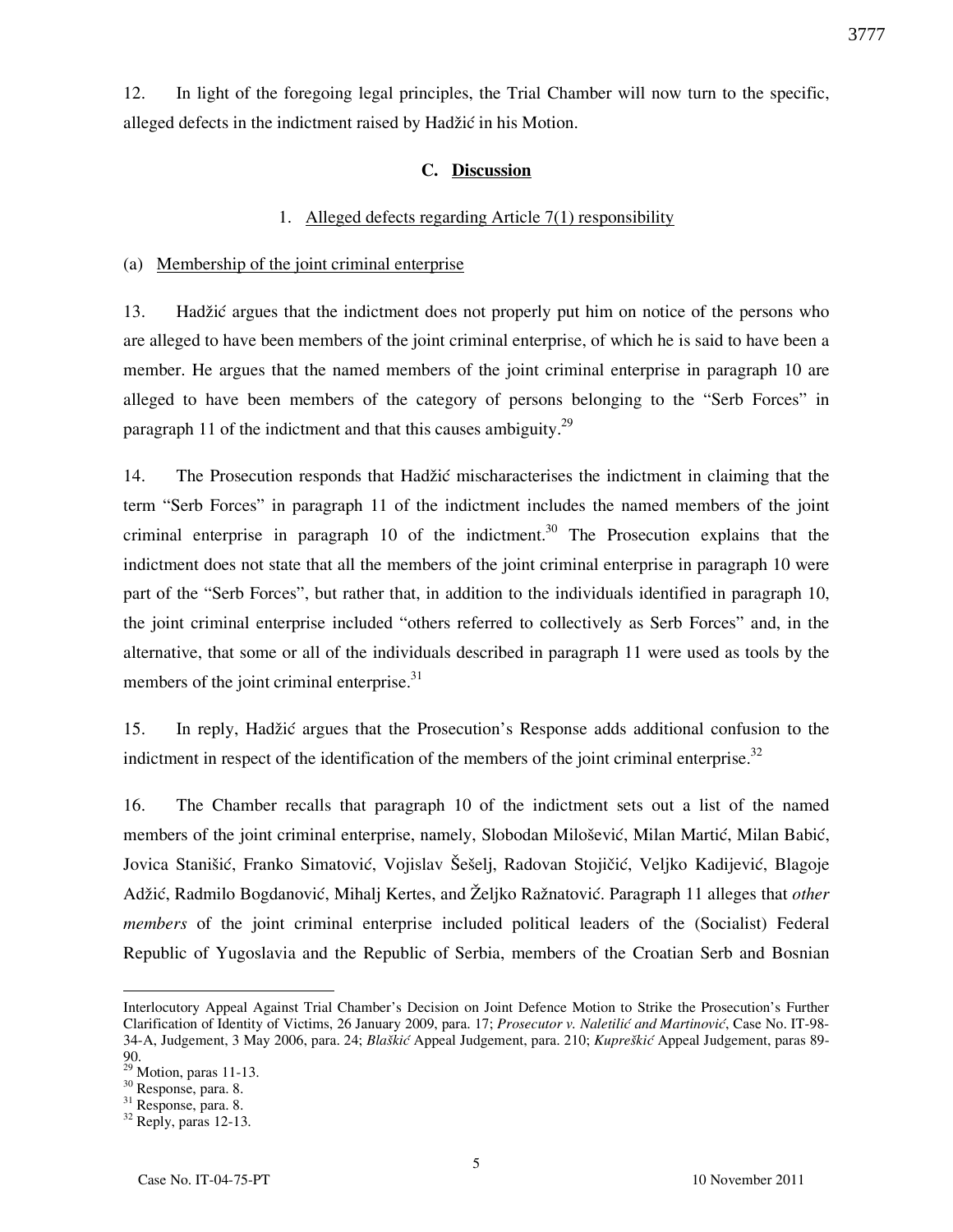Serb leadership, and others referred to collectively as "Serb Forces". The indictment then, in seven sub-paragraphs, describes the specific forces that constituted "Serb Forces". In paragraph 12 of the indictment, the Prosecution alleges that the members of the joint criminal enterprise implemented the objective of the enterprise by personally committing the crimes or, alternatively, that some or all of the individuals described in paragraph 11 were not members of the joint criminal enterprise, but rather were used by members of the enterprise to carry out crimes committed in furtherance of its objective.

17. The Chamber finds that the indictment clearly sets out who the members of the joint criminal enterprise are alleged to have been. After identifying some of the members by name in paragraph 10, the indictment then states in paragraph 11 who the " $[of$ ther members" (emphasis added) were, including persons who belonged to the "Serb Forces". The fact that some of the named members of the joint criminal enterprise may belong to the Serb Forces does not create any ambiguity. Moreover, the alternative formulation—that some of the individuals designated as "Serb Forces" in paragraph 11 were not members of the joint criminal enterprise, but rather were tools used by the members to implement the objective of the enterprise—does not create any ambiguity in the indictment. On the contrary, it precisely sets forth the Prosecution's position in relation to who was a member of the joint criminal enterprise, while also alleging that, if some of the members are found not to have been members, they were nevertheless tools of the members. The Chamber therefore finds that the indictment provides Hadžić with enough detail to inform him clearly of the nature and cause of the charges against him and enables him to prepare a defence.

#### (b) Significant contribution to the joint criminal enterprise

18. Hadžić argues that the indictment is vague as to whether he significantly contributed to the objective of the joint criminal enterprise—the permanent removal of non-Serbs from large areas of Croatia through the commission of crimes—through mere representation of the SAO SBWS/RSK in international meetings and negotiations or through his acts or omissions.<sup>33</sup>

19. The Prosecution responds that the indictment sufficiently pleads the material facts in relation to Hadžić's contribution to the joint criminal enterprise, including through his representation of the SAO SBWS/RSK in international meetings and negotiations.<sup>34</sup> In the view of the Prosecution, Hadžić's request for further particulars concerns the evidence that will be used to support this material fact.<sup>35</sup> In respect of whether he contributed through his acts or omissions, the Prosecution avers that paragraph 13 of the indictment makes it clear that his representation at

<sup>&</sup>lt;sup>33</sup> Motion, para. 35.

<sup>&</sup>lt;sup>34</sup> Response, para. 17.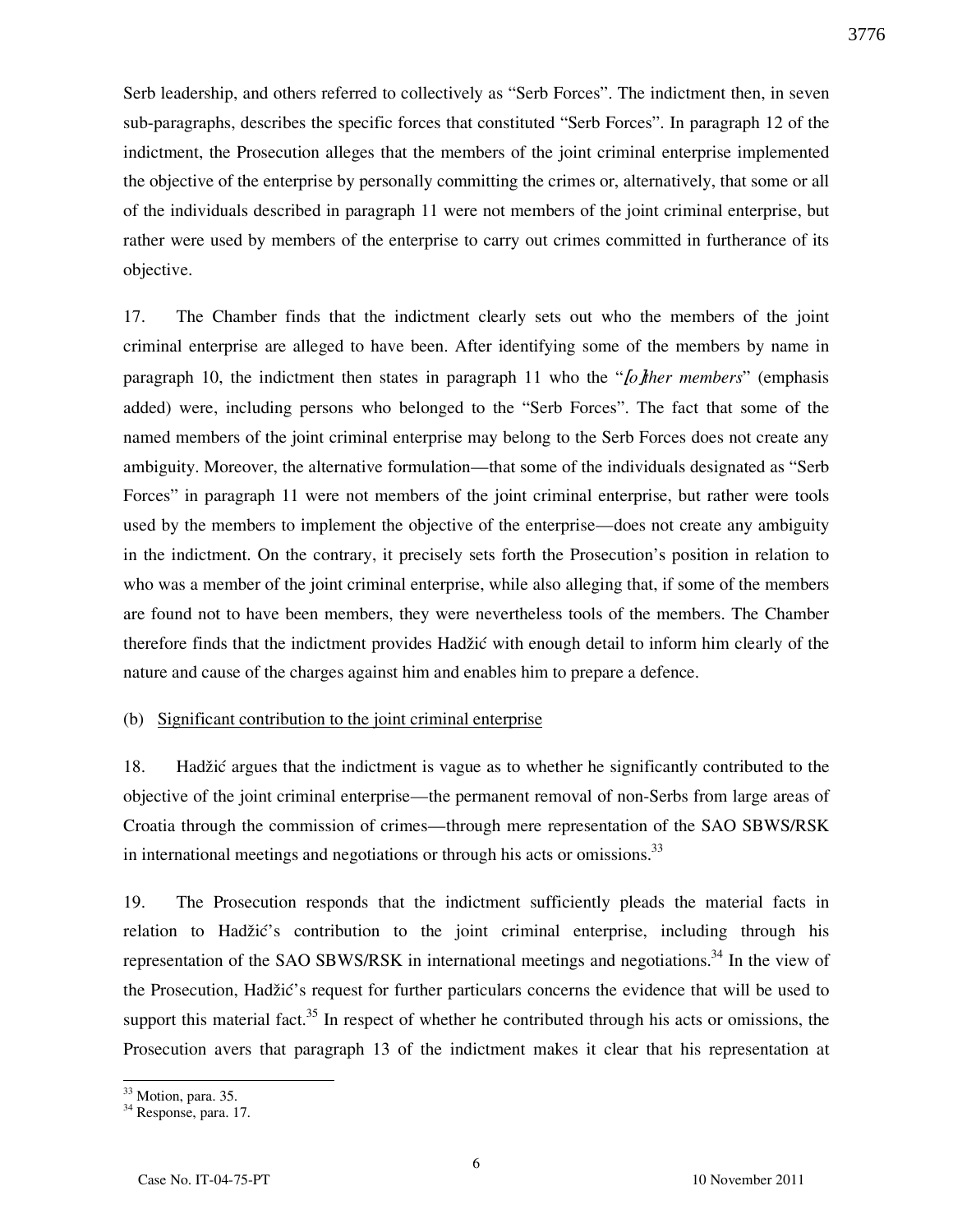international meetings and negotiations formed a part of all of this conduct by which he contributed to the joint criminal enterprise, both through his acts and omissions.<sup>36</sup>

20. The Chamber has considered paragraph 13(a) of the indictment, in which it is alleged that Hadžić, in his various capacities, significantly contributed to the joint criminal enterprise by formulating, promoting, participating in, and coordinating and/or encouraging the development and implementation of SAO SBWS/RSK governmental policies intended to advance the objective of the joint criminal enterprise. Moreover, it is alleged that, during 1991, 1992, and 1993, he attended and contributed to meetings with the Serbian and (S)FRY leadership and/or their agents, during which these policies were defined, and represented the SAO SBWS/RSK in international meetings and negotiations. The Chamber therefore finds that the indictment provides Hadžić with enough detail to inform him clearly of the nature and cause of the charges against him and enables him to prepare a defence.

#### 2. Alleged defects regarding Article 7(3) responsibility

## (a) Yugoslav People's Army ("JNA")

21. Hadžić argues that the indictment is vague and ambiguous because it alleges that he was the superior of "members of the JNA" and because this term—"members of the JNA"—consisted of tens of thousands of persons organised into many units with their own command and hierarchy.<sup>37</sup> Moreover, only part of the JNA participated in the relevant territory of SAO SBWS.<sup>38</sup>

22. The Prosecution responds that the indictment identifies by category—such as "members of the JNA" in paragraph  $11(a)$  of the indictment—the subordinates for whose conduct Hadžić is charged with superior responsibility and that this is a sufficient basis to plead Article 7(3) liability.<sup>39</sup> Given the large-scale nature of the crimes, it is impractical to require the indictment to plead every sub-unit or individual subordinate.<sup>40</sup> The Prosecution points out that the more detailed information that Hadžić seeks may fall within the scope of information to be provided during the pre-trial phase, but that such detail is not required in assessing the sufficiency of the indictment itself.<sup>41</sup> The Prosecution also observes that, where possible, the specific unit of the "Serb Forces" involved in each of the incidents in paragraphs 21 to 45 of the indictment have been specified, but that, where

<sup>&</sup>lt;sup>35</sup> Response, para. 17.

 $36$  Response, para. 17.

<sup>37</sup> Motion, para. 14.

<sup>38</sup> Motion, paras 15-17.

<sup>39</sup> Response, paras 6, 9.

<sup>40</sup> Response, para. 6.

 $41$  Response, para. 6; see also Response, paras 4-5.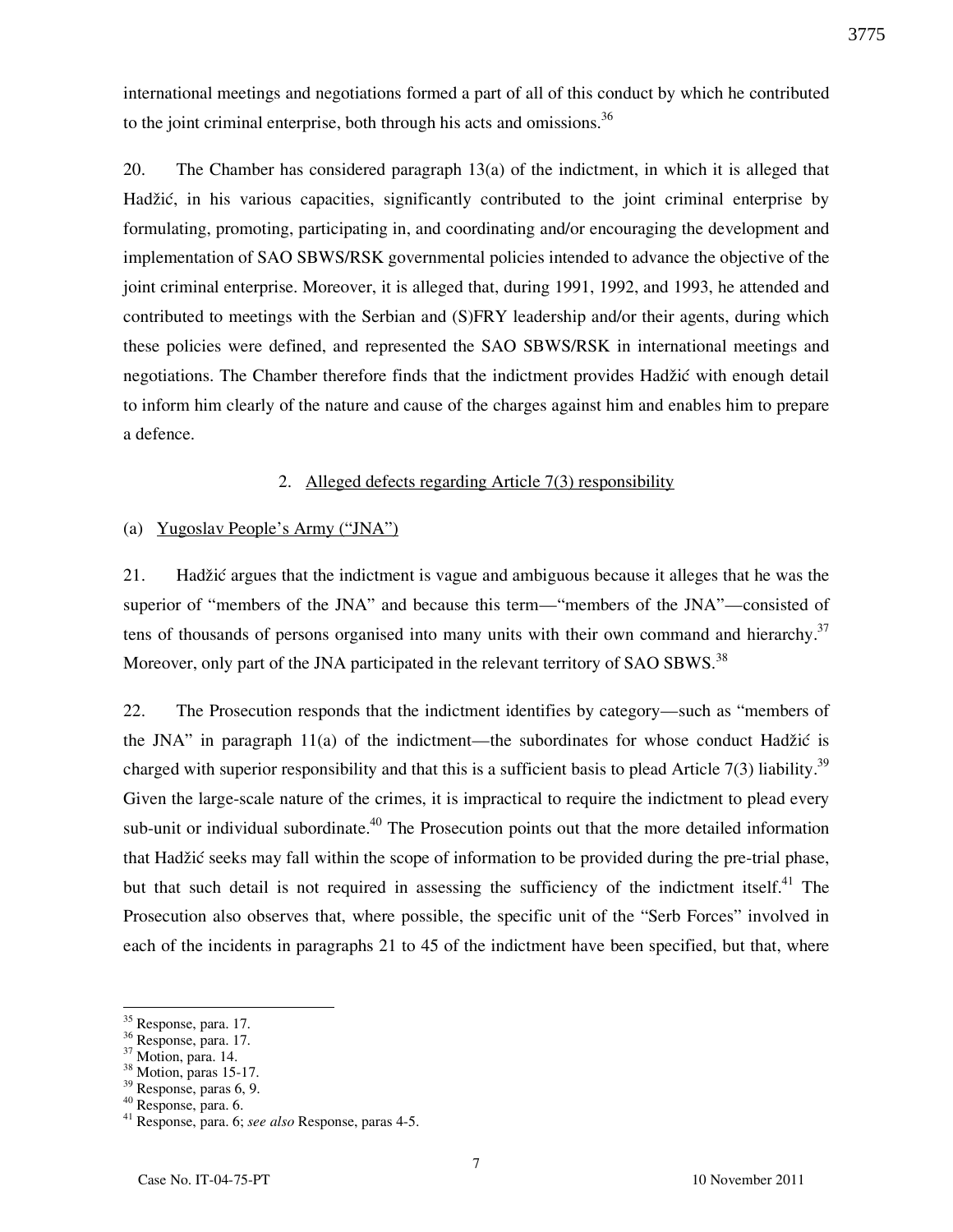this has not been possible, there is no defect in the indictment because the extent of their involvement in the crimes is a matter of evidence at trial. $^{42}$ 

23. In reply, Hadžić argues that the definition of "Serb Forces" does not sufficiently identify the members of the JNA over whom it is alleged he had effective control.<sup>43</sup> He therefore contends that the indictment does not set out the material facts with sufficient detail to clearly inform him of the charges so that he may prepare a defence.<sup>44</sup>

24. The Chamber notes that paragraph 16 of the indictment alleges that Hadžić was the superior of and had effective control over Serb Forces and subordinate Croatian Serb political and government personnel. "Serb Forces" is defined in paragraph 11(a) as, inter alia, "[m]embers of the Yugoslav People's Army (Jugoslovenska Narodna Armija, hereinafter 'JNA'), later the Yugoslav Army (Vojska Jugoslavije, hereinafter 'VJ')." The Prosecution then goes on to include in the indictment many other specific military, police, and paramilitary units that are included in the term "Serb Forces". The Chamber recalls that, where the accused is not alleged to have personally committed the crimes, proximity of the accused to the events in question is a relevant consideration and that it is sufficient to identify perpetrators by category or group should the identities of the perpetrators not be known.<sup>45</sup> The Chamber finds that the use of the category "members of the JNA" provides Hadžić with enough detail to inform him clearly of the nature and cause of the charges against him and enables him to prepare a defence. Moreover, the Prosecution, later in the indictment when alleging specific criminal incidents, provides, where possible, more detail of the specific units that allegedly perpetrated the crimes.

# (b) Serb Territorial Defence Forces ("TO"), TO of the Republic of Serbia, and Paramilitary **Groups**

25. Hadžić argues that the indictment is vague and ambiguous because it alleges that he was the superior of Serb Territorial Defence Forces; the TO of the Republic of Serbia; and members of the Serbian, Montenegrin, and Bosnian Serb paramilitary groups (also known as "volunteer units").<sup>46</sup> Hadžić elaborates his argument by stating that the TO of the Republic of Serbia consisted of thousands of members organised into individual units with their own command structure, whose task was to defend a specific part of the Republic of Serbia.<sup>47</sup> He also contends that the Prosecution

<sup>&</sup>lt;sup>42</sup> Response, para. 7.

 $43$  Reply, paras 7-8.

 $^{44}$  Reply, paras 6-11, 15-16.

<sup>&</sup>lt;sup>45</sup> Popović Decision on Motions Challenging Indictment, para. 40; Brdanin and Talić 26 June 2001 Decision, para. 59; Krnojelac 24 February 1999 Decision, para. 46.

 $46$  Motion, paras 18-21.

<sup>47</sup> Motion, para. 19.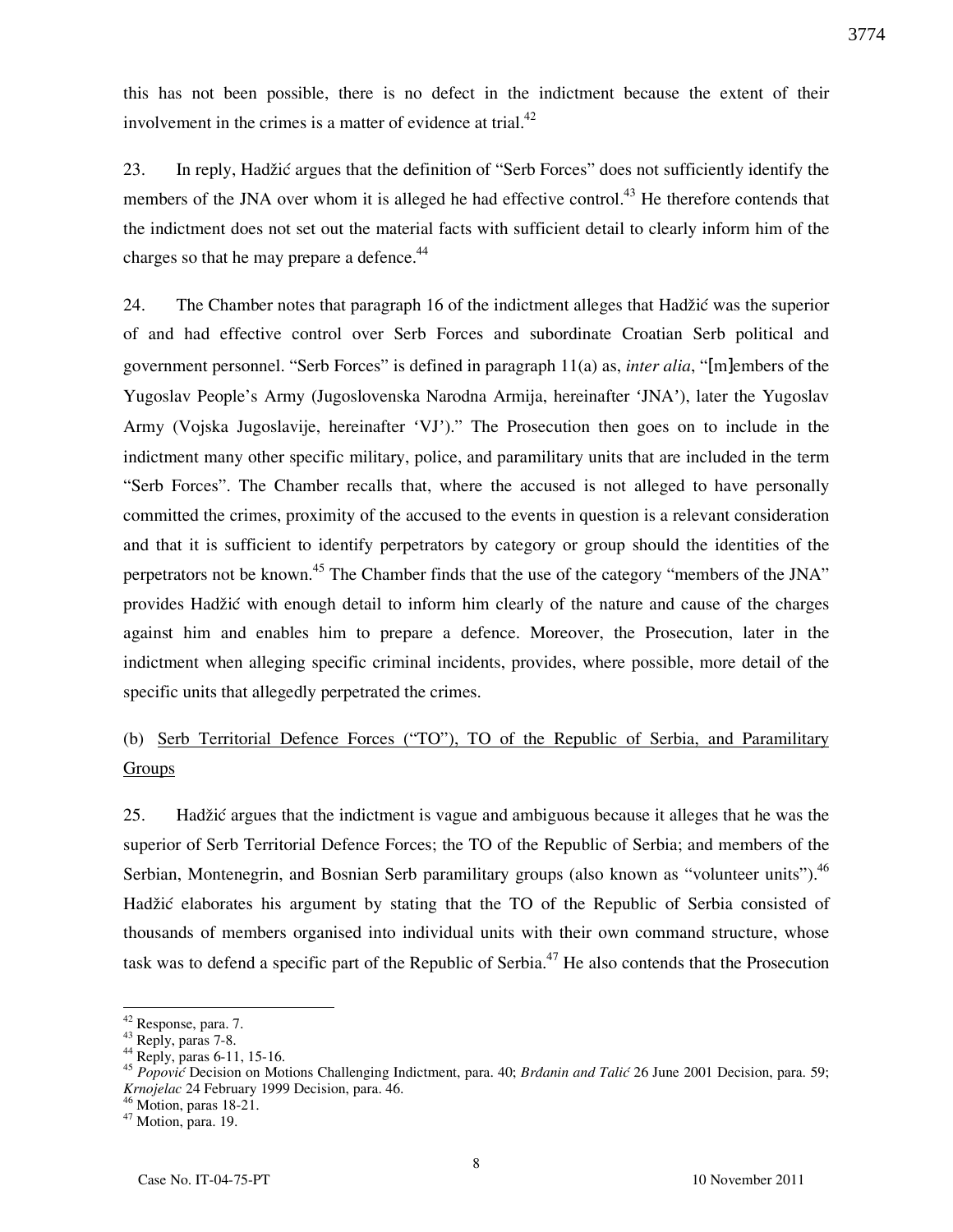is aware that the TO and other forces were subordinated to the "JNA OG South", which had sole command over them.<sup>48</sup> Finally, he argues that paramilitary units refusing to subordinate themselves to the JNA were ordered to be removed from the territory.<sup>49</sup>

26. The Prosecution responds that Hadžić is anticipating potential trial arguments, rather than identifying defects in the form of the indictment. According to the Prosecution, a motion alleging defects in the form of an indictment is not the appropriate means by which to contest the accuracy of the facts pleaded and that such evidentiary arguments should be left to trial.<sup>50</sup>

27. In reply, Hadžić argues that the definition of "Serb Forces" does not sufficiently identify the members of the TO over whom it is alleged he had effective control. He therefore contends that the indictment does not set out the material facts with sufficient detail to clearly inform him of the charges so that he may prepare a defence.<sup>51</sup>

28. The Chamber finds that, despite Hadžić's attempts to cast his argument in terms of vagueness and ambiguity of the indictment, he in fact is not alleging any defects in the form of the indictment in relation to his alleged superior authority over the Serb Territorial Defence Forces; the TO of the Republic of Serbia; and members of the Serbian, Montenegrin, and Bosnian Serb paramilitary groups. Rather, he raises points in his motion that would tend to undermine the accuracy of the charge that he was indeed a superior of these forces. As such, Hadžić is prematurely litigating these issues, which are ones that no doubt will be dealt with during the trial.

#### (c) Time period of authority over the TO

29. Hadžić argues that, based upon the time period in relation to existence of the joint criminal enterprise (no later than 1 April 1991 to at least 31 December 1995, with Hadžić's participation beginning no later than 25 June 1991 and continuing until at least December 1993), the Prosecution must define more precisely the period when he was allegedly the *de jure* commander of the TO.<sup>52</sup>

30. The Prosecution avers that the indictment sufficiently pleads the time period during which Hadžić is said to have been the *de jure* commander of the TO and that, to the extent that he disputes this allegation, it is a matter for trial. $53$ 

<sup>&</sup>lt;sup>48</sup> Motion, para. 20.

 $^{49}$  Motion, para. 20.

<sup>50</sup> Response, paras 13-14.

 $51$  Reply, paras 6-11.

<sup>52</sup> Motion , para. 33.

<sup>53</sup> Response, para. 12.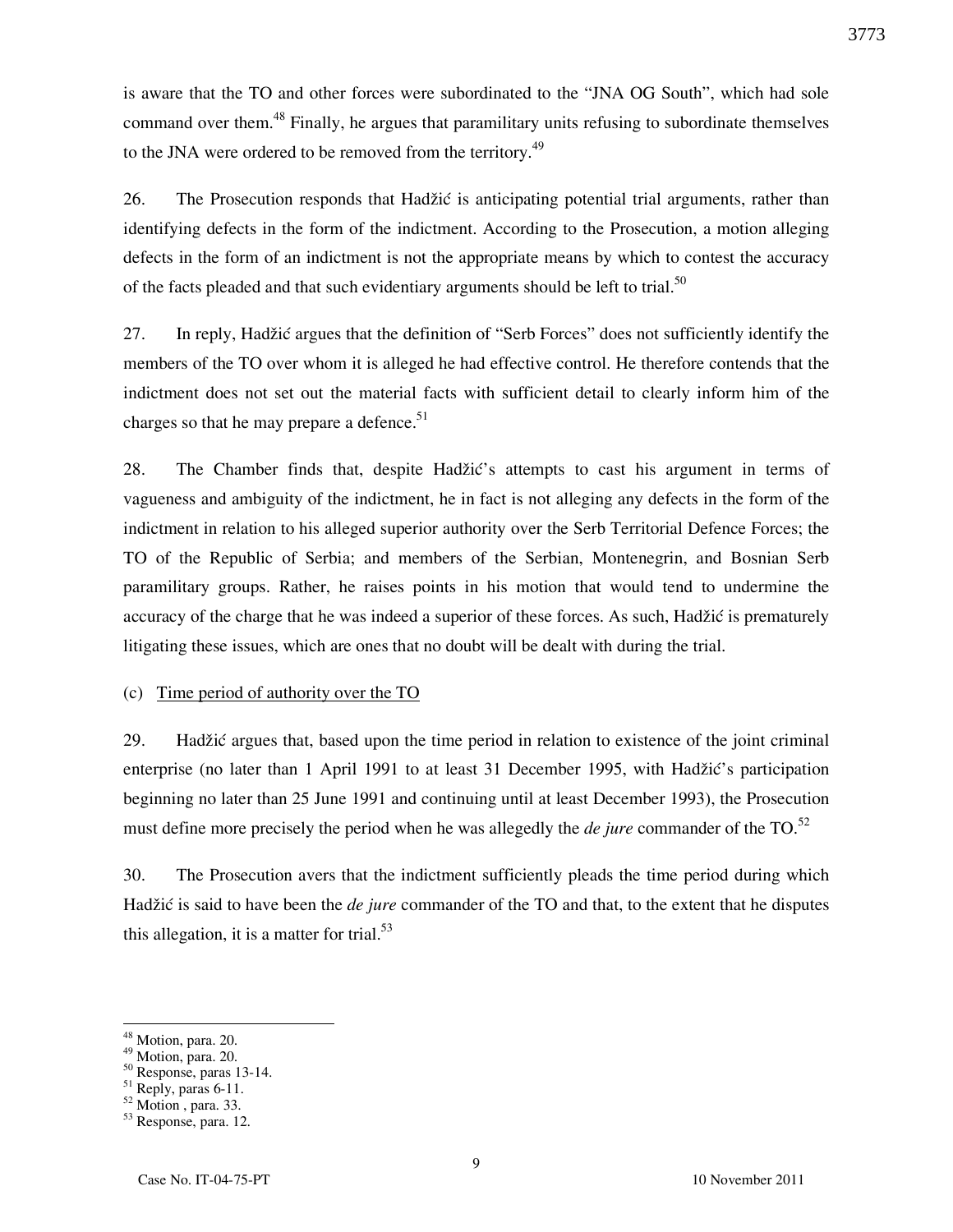31. The Chamber observes that paragraph 3 of the indictment alleges that Hadžić acted as President of the government of the SAO SBWS between 25 June and 25 September 1991 and that, on 25 September 1991, he was officially appointed President. Paragraph 4 alleges that, on 26 February 1992, Hadžić was elected President of the RSK and remained in this position until December 1993. At paragraph 6 of the indictment, it is alleged that the joint criminal enterprise came into existence no later than 1 April 1991 and continued at least until 31 December 1995, with Hadžić's participation beginning no later than 25 June 1991 and continuing until at least December 1993. Finally, paragraph 13(d) of the indictment reads as follows: "From at least 25 June 1991 to and including December 1993, Goran HAD $\angle ZIC$  was the *de jure* commander of the TO forces" (some emphasis omitted). The foregoing dates provide Hadžić with consistent and clear notice of the time period for which he is said to have been the *de jure* commander of the TO forces. The Chamber therefore finds that the indictment provides Hadžić with enough detail to inform him clearly of the nature and cause of the charges against him and enables him to prepare a defence.

#### (d) Special Units of the Republic of Serbia's Ministry of Interior and/or DB

32. Hadžić argues that the indictment is vague, ambiguous, and contradictory because it alleges that he was the superior of the special units of the Republic of Serbia's Ministry of Interior ("MUP") and/or DB.<sup>54</sup> Hadžić argues that all these units had an established line of command and control.<sup>55</sup> For example, Hadžić states that, because the Prosecution is aware that Franko Simatović was the Commander of the Special Operation Unit of the DB ("JSO"), Hadžić must be informed whether Simatović was the Commander of the JSO with him (Hadžić) as his superior or whether he (Hadžić) was the superior of that unit.<sup>56</sup> Hadžić makes a similar argument in relation to Željko Ražnatović.<sup>57</sup> Finally, Hadžić argues that the indictment fails to inform him of which crimes were perpetrated by which special unit of the Republic of Serbia MUP and/or DB.<sup>58</sup>

33. The Prosecution counters that Hadžić is improperly relying upon the content of indictments in other cases in order to allege defects in the form of the indictment against him.<sup>59</sup> According to the Prosecution, the roles played by Simatović and Ražnatović are evidentiary matters for trial.<sup>60</sup>

34. In reply, Hadžić argues that the definition of "Serb Forces" does not sufficiently identify the members of the police and volunteer units over whom it is alleged he had effective control.<sup>61</sup> He

<sup>&</sup>lt;sup>54</sup> Motion, paras 22-23.

<sup>55</sup> Motion, para. 24.

<sup>56</sup> Motion, paras 25-26.

<sup>57</sup> Motion, paras 27-31.

<sup>58</sup> Motion, para. 32.

<sup>59</sup> Response, para. 15.

<sup>60</sup> Response, para. 15; see also Response, para. 10.

<sup>61</sup> Reply, para. 8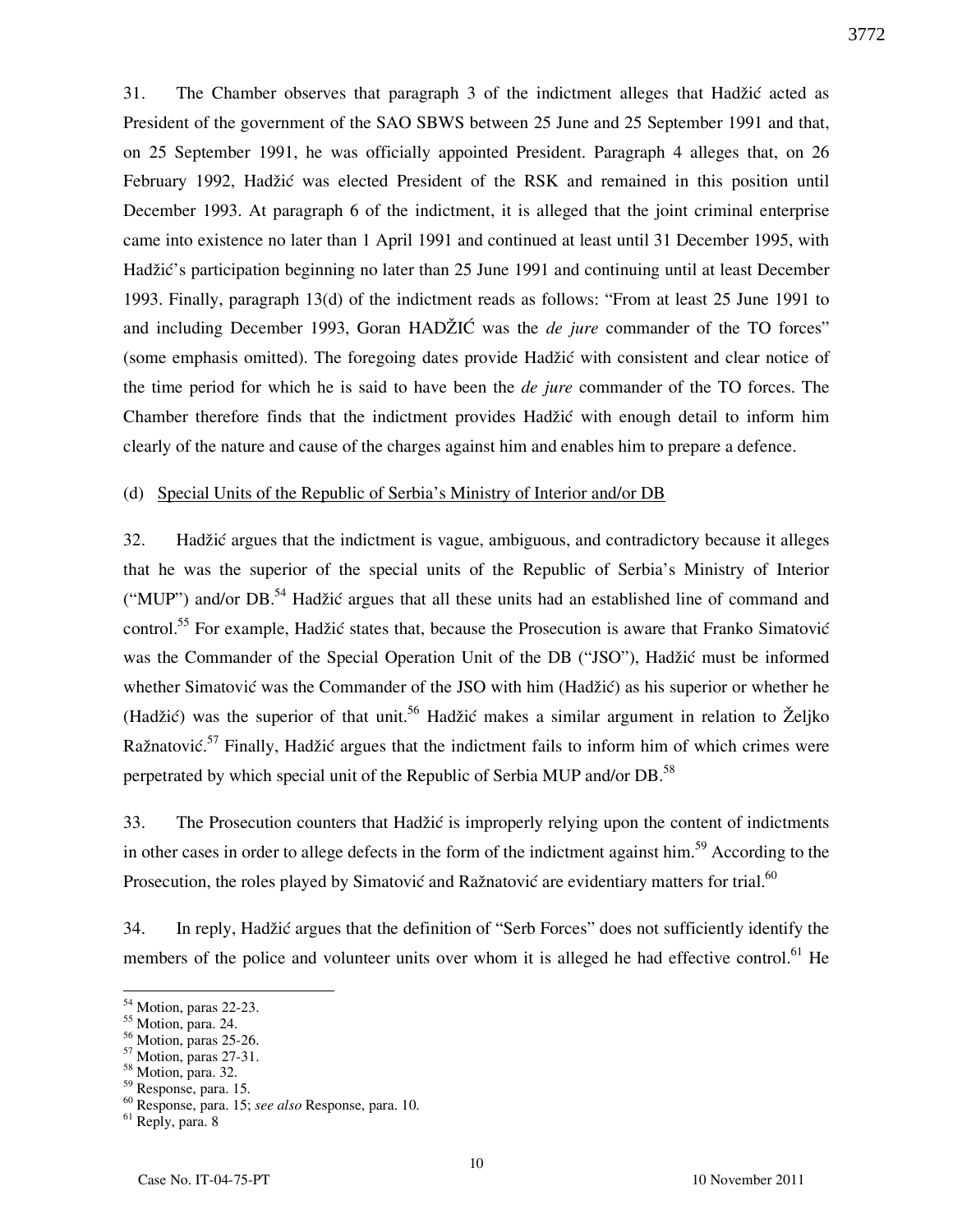therefore contends that the indictment does not set out the material facts with sufficient detail to clearly inform him of the charges so that he may prepare a defence. $62$ 

35. The Chamber notes that paragraph 16 of the indictment states that, from at least 25 June 1991 and continuing until the end of December 1993, Hadžić was the highest civilian and political authority in the SAO SBWS and/or the RSK. The indictment then goes on to allege that, in his capacities as acting President of the Government of the SAO SBWS (between 25 June and 25 September 1991), President of the Government of the SAO SBWS (25 September 1991 until 26 February 1992), and President of the RSK (beginning on 26 February 1992), and pursuant to his de facto authority as the acknowledged leader of the Serbs living in Croatia, he was the superior of and had effective control over Serb Forces and subordinate Croatian Serb political and governmental personnel. Paragraph 11 of the indictment specifies that "Serb Forces" includes the special units of the Republic of Serbia MUP and/or DB, including the Special Operations Unit ("JSO" or "Jedinice za Specijalne Operacije") and the Serbian Volunteer Guard ("SDG" or "Srpska Dobrovoljačka Guard" led by Željko Ražnatović). The Chamber finds that, contrary to the arguments of Hadžić, the indictment clearly sets forth the allegation that he was the superior of the various forces mentioned above. The existence of alleged intermediary perpetrators, such as Simatović and Ražnatović, does not render the indictment vague, ambiguous, or contradictory. In relation to Hadžić's argument that the indictment fails to inform him of which crimes were perpetrated by which special unit of the Republic of Serbia MUP and/or DB, the Chamber recalls that it is permissible for the Prosecution to employ the use of categories of alleged perpetrators and therefore that it is sufficient for the Prosecution to state that a broader category of alleged perpetrators committed certain crimes without further differentiating between sub-units within that broader category. Moreover, the Prosecution, when alleging specific criminal incidents, provides more detail of the specific units that allegedly perpetrated the crimes, where possible. The Chamber therefore finds that the indictment provides Hadžić with enough detail to inform him clearly of the nature and cause of the charges against him and enables him to prepare a defence.

(e) Identification of forces in relation to which it is alleged that Hadžić failed to take the necessary and reasonable measures to prevent and/or punish the commission of crimes

36. Hadžić argues that, in order to prepare his defence properly, it is necessary for him to have more precise information in respect of the identity of the Serb Forces and their commanders in

  $62$  Reply, paras 6-11.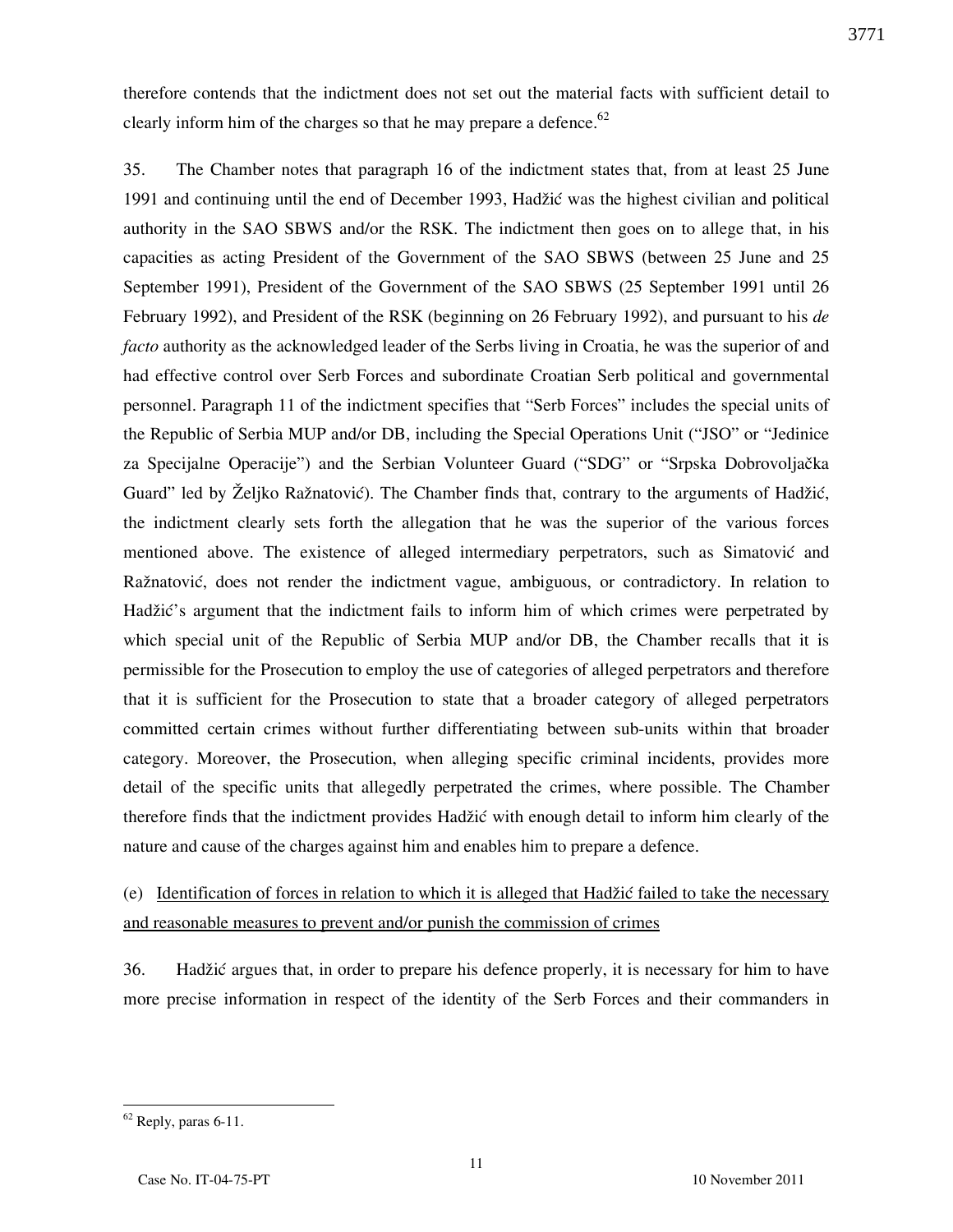relation to whose crimes it is said he should have taken the necessary and reasonable measures to prevent and/or punish. $63$ 

37. The Prosecution responds that the indictment sufficiently informs Hadžić of the nature of the allegations against him, including a description of his failure to take the necessary and reasonable measures to prevent and punish crimes,  $64$  allowing him to prepare his defence. Moreover, the indictment is consistent with Tribunal practice, which establishes that pleading the role and/or position of an accused sufficiently identifies the basis of the superior-subordinate relationship for Article  $7(3)$  responsibility.<sup>65</sup>

38. The Chamber recalls the Blaškić Appeal Judgement, in which it was held that, in principle, the description of an accused as the commander of a particular force is a sufficient basis for asserting the material fact that he was in a position of superior authority for the purposes of an allegation under Article 7(3) of the Statute.<sup>66</sup> Moreover, the identification of the subordinated forces by category or group is sufficient for pleading purposes.<sup>67</sup> Paragraph 16 of the indictment identifies the forces in relation to which it is alleged that Hadžić failed to take the necessary and reasonable measures to prevent and/or punish the commission of crimes as "Serb Forces and subordinate Croatian Serb political and governmental personnel". Paragraph 18 then sets forth Hadžić's conduct that demonstrates his failure to take such necessary and reasonable measures. The Chamber does not find it necessary for the indictment to specifically link each specific unit or commander to each crime in relation to Hadžić's alleged failure to take the necessary and reasonable measures to prevent and/or punish. The Prosecution has identified the relevant units by category and has also given the names of specific units in paragraphs 19 to 48, where possible. As such, the Prosecution has sufficiently set out in the indictment material facts identifying the subordinates over whom Hadžić is said to have had effective control in the sense of a material ability to prevent or punish their criminal conduct and for whose acts he therefore is alleged to be responsible. The Chamber finds that the indictment provides Hadžić with enough detail to inform him clearly of the nature and cause of the charges against him and enables him to prepare a defence.

<sup>&</sup>lt;sup>63</sup> Motion, para. 34.

 $rac{64}{1}$  Response, paras 4-5.

 $65$  Response, paras 10-11.

<sup>&</sup>lt;sup>66</sup> Blaškić Appeal Judgement, paras 217, 227.

 $67$  *Id.* at para. 217.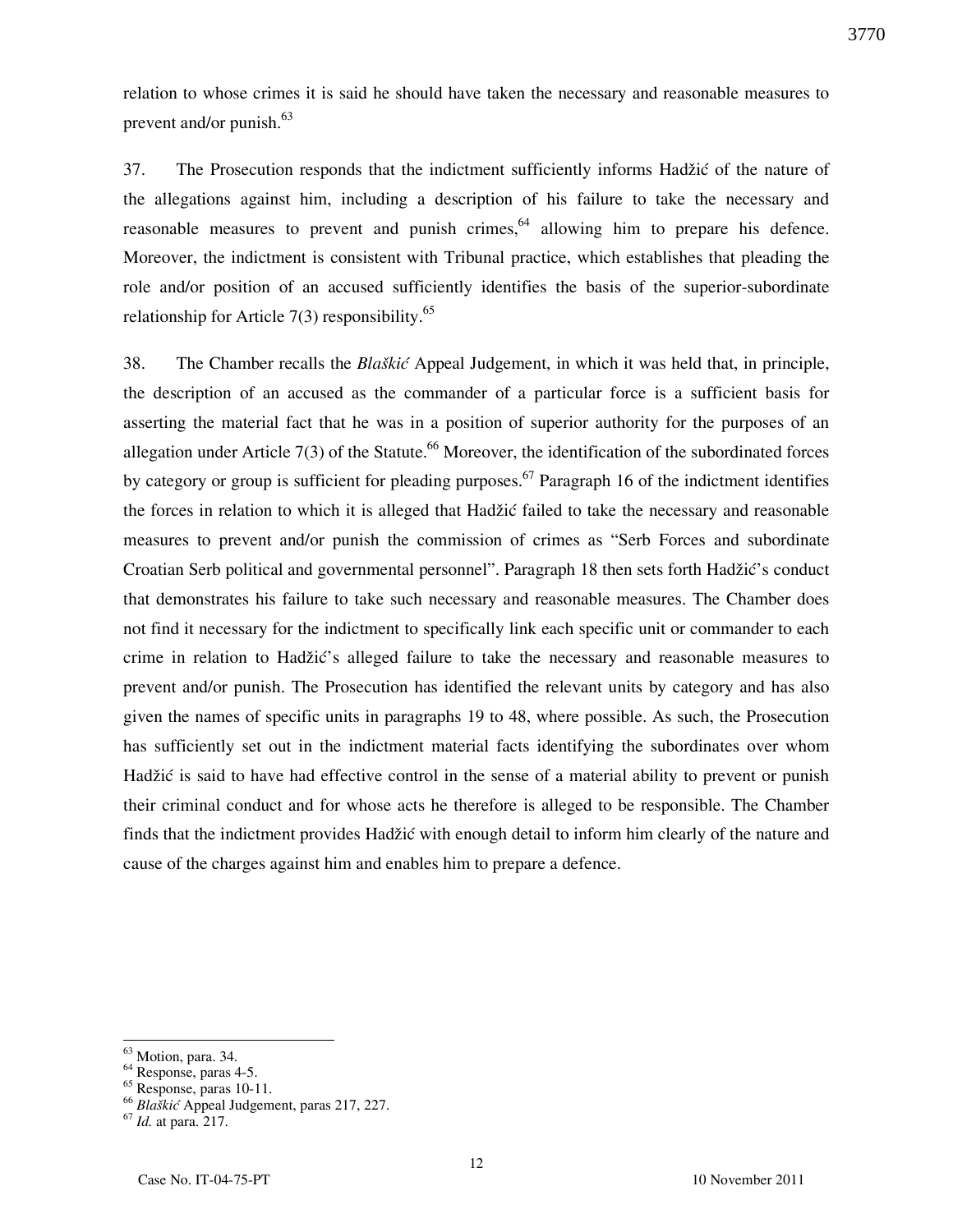## 3. Alleged defects regarding Hadžić's acts

39. Hadžić contends that the indictment is vague and ambiguous because, although the indictment describes the acts and conduct of the Serb Forces that perpetrated the crimes, it does not allege the specific acts or omissions that lead to his individual criminal responsibility.<sup>68</sup>

40. The Prosecution counters that the indictment details the nature of Hadžić's acts and omissions by which he contributed to the joint criminal enterprise and also identifies the specific ways in which he planned, ordered, and/or aided and abetted the crimes charged in the indictment, including by means of his failure to discharge his legal duties arising from his position.<sup>69</sup> The Prosecution therefore asserts that the indictment sets out the material facts concerning Hadžić's conduct and that his request for further information concerns the evidence that will be used to support these material facts. $70$ 

41. The Chamber has considered the information contained within paragraphs 13(a)-(h), detailing the conduct—both acts and omissions—of Hadžić that is said to constitute his significant contribution to the joint criminal enterprise under Article 7(1) of the Statute. The details of the information in these paragraphs may be briefly summarised as follows: his conduct in relation to the development and implementation of polices, including his participation in meetings, and his participation in international meetings and negotiations; his conduct in establishing, directing, coordinating, and maintaining the government; his conduct in creating, organising, financing, and directing the police and SNB; his conduct in ordering the SNB; his conduct in creating, organising, financing, and directing the TO and paramilitary units; his conduct in facilitating the acquisition and distribution of weapons to local Serbs in Croatia; his conduct of requesting the assistance of and/or facilitating the participation of Serb Forces to carry out operations; his conduct of openly espousing persecutory policies and/or encouraging discriminatory violence; and his conduct in failing to uphold his legal duty arising from his position of governmental authority to ensure respect for the law. Paragraph 14 of the indictment details which of the above conduct is said to fulfil the physical elements of instigating, ordering, and/or aiding and abetting under Article 7(1) of the Statute. Paragraph 16 of the indictment sets forth a list of actions that Hadžić allegedly failed to take in order to discharge his duty under Article 7(3) to take the necessary and reasonable measures to prevent the commission of crimes by his subordinates. The Chamber finds that the indictment provides Hadžić with enough detail to inform him clearly of the nature and cause of the charges against him and enables him to prepare a defence.

<sup>68</sup> Motion, paras 36-38.

<sup>69</sup> Response, para. 16.

<sup>70</sup> Response, para. 16.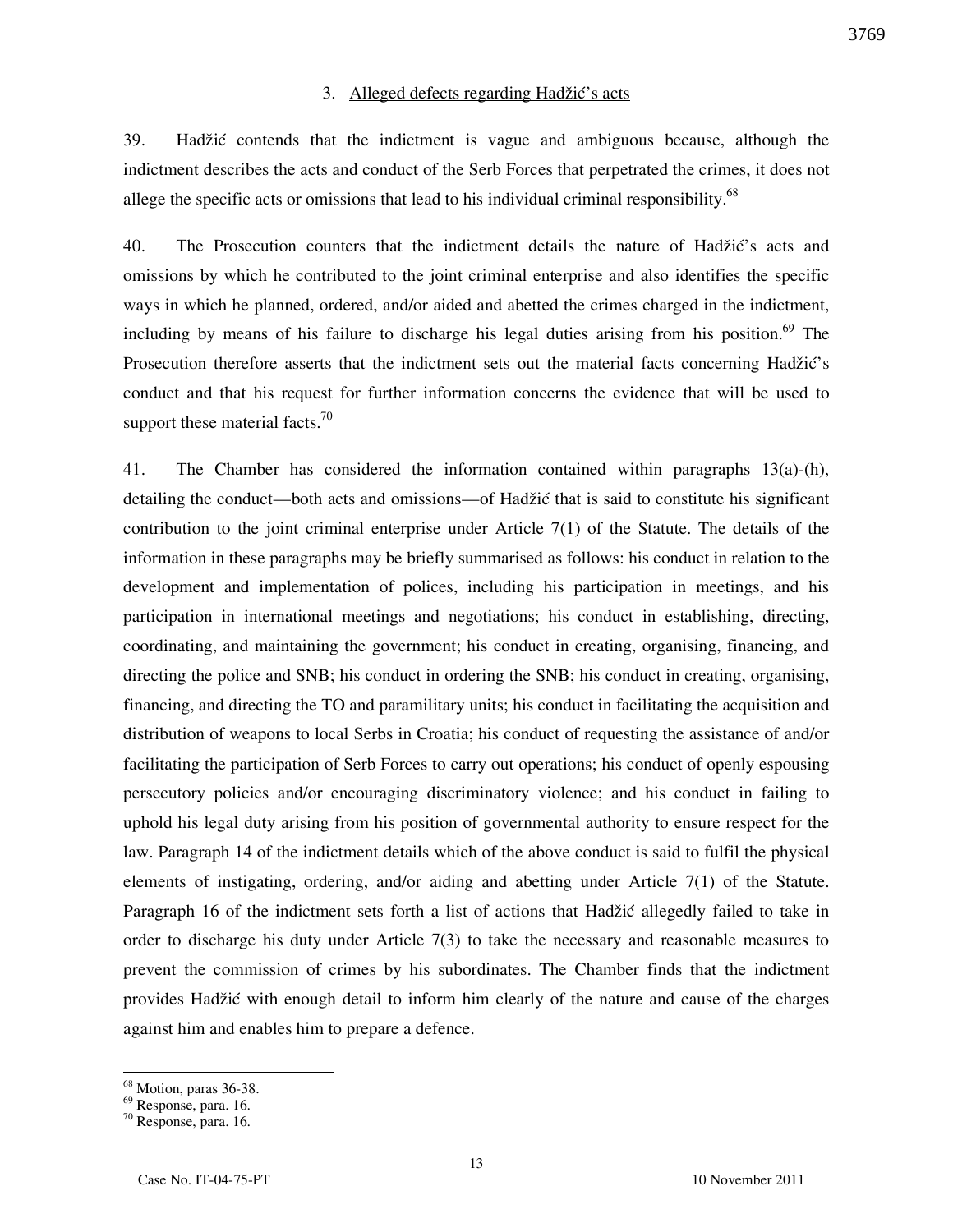## 4. Alleged defects regarding unlawful confinement or imprisonment

#### (a) Identification of victims

42. Hadžić argues that count 5 of the indictment—which charges him with unlawful confinement or imprisonment of members of the Croat and other non-Serb population and persons not taking an active part in the hostilities—is vague because it is unclear whether the "persons not taking an active part in the hostilities" are part of the "Croat and other non-Serb population" or whether they were a separate group.<sup>71</sup> It is also argued by Hadžić that it is ambiguous whether the "persons not taking an active part in the hostilities" who were unlawfully confined or imprisoned include the soldiers who surrendered to or were captured by the "Serb Forces".<sup>72</sup>

43. The Prosecution responds that the plain terms of the indictment indicate that the phrase "persons not taking an active part in the hostilities" is an additional category of victims of the crimes alleged in counts 5 to 9. Moreover, the Prosecution states that any overlap or interrelationship between categories of victims is a matter of evidence and not a material fact that must be pleaded in the indictment.<sup>73</sup> Nevertheless, the Prosecution points out in its Response that the category of victims "persons not taking an active part in the hostilities" (a) overlaps with and may be considered part of the "Croat and other non-Serb population" and (b) includes soldiers who surrendered to or were captured by "Serb Forces".<sup>74</sup>

44. The Chamber is of the view that the Prosecution is not obliged to plead with more specificity the phrase "members of the Croat and other non-Serb population and persons not taking an active part in the hostilities" in paragraph 40. The phrase is an adequate description of a group of victims where, as indicated by the Prosecution, there is overlap due to the fact that some of the members of the Croat and non-Serb population may have taken an active part in the hostilities and some may not have. The Chamber also notes that paragraphs 41 and 42 provide further information regarding the victims of the alleged crimes. In addition, and as is pointed out by the Prosecution, the Chamber considers that the phrase "members of the Croat and other non-Serb population and persons not taking an active part in the hostilities" would include soldiers who surrendered to or were captured by Serb Forces. The Chamber therefore finds that the indictment provides Hadžić with enough detail to inform him clearly of the nature and cause of the charges against him and enables him to prepare a defence.

 $71$  Motion, paras 39-40.

 $72$  Motion, para. 41.

<sup>73</sup> Response, para. 18.

<sup>74</sup> Response, para. 18.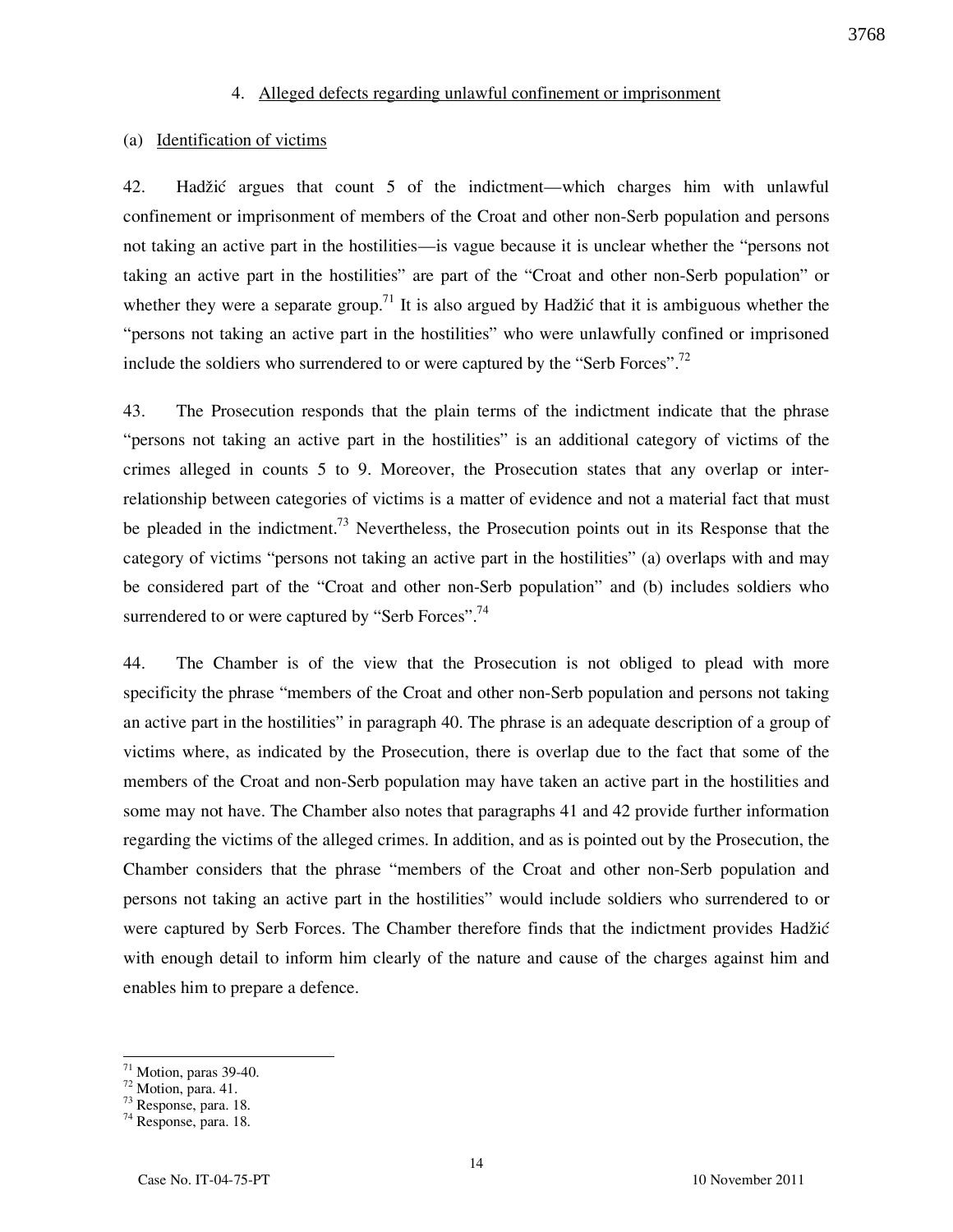# (b) Lawfulness of the imprisonment or confinement

45. Hadžić argues that the indictment is vague with respect to whether the mere imprisonment or confinement of the victims was unlawful or whether it became unlawful due to the inhumane conditions in which they were allegedly held.<sup>75</sup>

46. The Prosecution argues that the indictment sufficiently sets out the material facts for counts 5 to 9, including the relevant time period, the criminal acts, the victim groups, the perpetrators, the locations, and the deplorable conditions of detention.<sup>76</sup> According to the Prosecution, it is not required to set out further specific details in the indictment, such as identifying for each incident whether the confinement was illegal *per se* or became illegal due to the inhumane conditions. This is a matter of evidence to be addressed at trial.<sup>77</sup>

47. The Chamber considers that paragraph 40 of the indictment alleges that, from at least 25 June 1991 until the end of December 1993, Hadžić committed in concert with others, planned, instigated, ordered, and/or aided and abetted the unlawful confinement or imprisonment under inhumane conditions of members of the Croat and other non-Serb population and persons not taking an active part in the hostilities in the territories listed in paragraph 7 of the indictment, namely the SAO Krajina and the SAO SBWS, noting that, after 19 December 1991, the SAO Krajina became known as the RSK and that, on 26 February 1992, the SAO SBWS joined the RSK. The indictment, at paragraph 40, also alleges that Hadžić is responsible as a superior for some, but not all, of the incidents of confinement listed in the next paragraph. In paragraph 41 of the indictment, the Prosecution alleges that Serb Forces—including the JNA, local Serb TO, and special units of the Republic of Serbia MUP and/or DB acting in cooperation with local and Serbian police staff and local SAO SBWS authorities and authorities of Serbia—arrested and detained thousands of Croats and other non-Serbs, including civilians and persons not taking an active part in the hostilities, in the following short- and long-term detention facilities: (a) Stajićevo agricultural farm in Serbia, approximately one thousand and seven hundred detainees; (b) agricultural complex in Begejci in Serbia, approximately two hundred and sixty detainees; (c) military barracks in Zrenjanin in Serbia, dozens of detainees; (d) military prison in Sremska Mitrovica in Serbia, hundreds of detainees; (e) military prison in Šid in Serbia, approximately one hundred detainees; (f) police buildings and the hangar near the railway station in Dalj in SAO SBWS, hundreds of detainees; (g) territorial defence training centre in Erdut in SAO SBWS, approximately 52 detainees; (h) Vukovar Hospital and the JNA Vukovar Barracks in SAO SBWS, at least three hundred detainees; (i) Ovčara farm, near

<sup>&</sup>lt;sup>75</sup> Motion, para. 42.

 $\frac{76}{5}$  Response, para. 19.

<sup>77</sup> Response, para. 20.